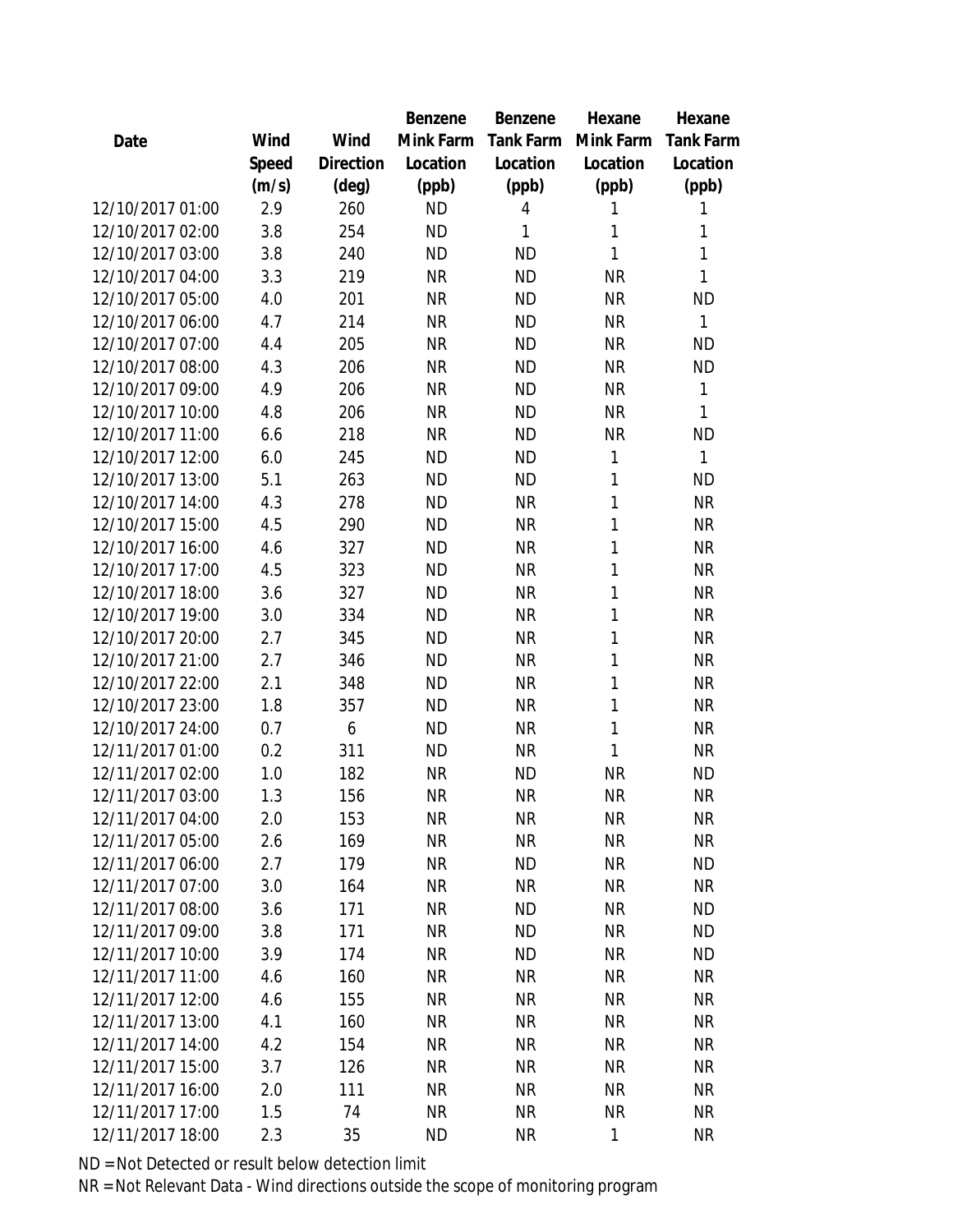|                  |       |                | Benzene   | Benzene   | Hexane         | Hexane           |
|------------------|-------|----------------|-----------|-----------|----------------|------------------|
| Date             | Wind  | Wind           | Mink Farm | Tank Farm | Mink Farm      | <b>Tank Farm</b> |
|                  | Speed | Direction      | Location  | Location  | Location       | Location         |
|                  | (m/s) | $(\text{deg})$ | (ppb)     | (ppb)     | (ppb)          | (ppb)            |
| 12/11/2017 19:00 | 2.6   | 356            | <b>ND</b> | <b>NR</b> | 1              | <b>NR</b>        |
| 12/11/2017 20:00 | 2.7   | 337            | <b>ND</b> | <b>NR</b> | 1              | <b>NR</b>        |
| 12/11/2017 21:00 | 3.2   | 335            | <b>ND</b> | <b>NR</b> | $\overline{2}$ | <b>NR</b>        |
| 12/11/2017 22:00 | 5.0   | 334            | <b>ND</b> | <b>NR</b> | 1              | <b>NR</b>        |
| 12/11/2017 23:00 | 5.5   | 337            | <b>ND</b> | <b>NR</b> | 1              | <b>NR</b>        |
| 12/11/2017 24:00 | 5.6   | 338            | <b>ND</b> | <b>NR</b> | 1              | <b>NR</b>        |
| 12/12/2017 01:00 | 5.0   | 334            | <b>ND</b> | <b>NR</b> | 1              | <b>NR</b>        |
| 12/12/2017 02:00 | 5.8   | 331            | <b>ND</b> | <b>NR</b> | 1              | <b>NR</b>        |
| 12/12/2017 03:00 | 6.3   | 341            | <b>ND</b> | <b>NR</b> | 1              | <b>NR</b>        |
| 12/12/2017 04:00 | 5.0   | 350            | <b>ND</b> | <b>NR</b> | 1              | <b>NR</b>        |
| 12/12/2017 05:00 | 6.5   | 328            | <b>ND</b> | <b>NR</b> | 1              | <b>NR</b>        |
| 12/12/2017 06:00 | 5.4   | 332            | <b>ND</b> | <b>NR</b> | 1              | <b>NR</b>        |
| 12/12/2017 07:00 | 5.8   | 335            | <b>ND</b> | <b>NR</b> | $\overline{2}$ | <b>NR</b>        |
| 12/12/2017 08:00 | 5.1   | 333            | <b>ND</b> | <b>NR</b> | 1              | <b>NR</b>        |
| 12/12/2017 09:00 | 4.5   | 332            | <b>ND</b> | <b>NR</b> | $\overline{2}$ | <b>NR</b>        |
| 12/12/2017 10:00 | 5.3   | 331            | <b>ND</b> | <b>NR</b> | $\overline{2}$ | <b>NR</b>        |
| 12/12/2017 11:00 | 5.3   | 329            | <b>ND</b> | <b>NR</b> | $\overline{2}$ | <b>NR</b>        |
| 12/12/2017 12:00 | 5.7   | 323            | <b>ND</b> | <b>NR</b> | 1              | <b>NR</b>        |
| 12/12/2017 13:00 | 5.2   | 314            | <b>ND</b> | <b>NR</b> | 1              | <b>NR</b>        |
| 12/12/2017 14:00 | 5.1   | 306            | <b>ND</b> | <b>NR</b> | 1              | <b>NR</b>        |
| 12/12/2017 15:00 | 4.4   | 295            | <b>ND</b> | <b>NR</b> | 1              | <b>NR</b>        |
| 12/12/2017 16:00 | 5.0   | 291            | <b>ND</b> | <b>NR</b> | 1              | <b>NR</b>        |
| 12/12/2017 17:00 | 4.3   | 289            | <b>ND</b> | <b>NR</b> | 1              | <b>NR</b>        |
| 12/12/2017 18:00 | 3.9   | 295            | <b>ND</b> | <b>NR</b> | 1              | <b>NR</b>        |
| 12/12/2017 19:00 | 3.6   | 273            | <b>ND</b> | <b>ND</b> | 1              | <b>ND</b>        |
| 12/12/2017 20:00 | 3.4   | 271            | <b>ND</b> | <b>ND</b> | 1              | <b>ND</b>        |
| 12/12/2017 21:00 | 2.5   | 287            | <b>ND</b> | <b>NR</b> | 1              | <b>NR</b>        |
| 12/12/2017 22:00 | 2.6   | 272            | <b>ND</b> | <b>ND</b> | 1              | <b>ND</b>        |
| 12/12/2017 23:00 | 2.2   | 270            | <b>ND</b> | <b>ND</b> | 1              | <b>ND</b>        |
| 12/12/2017 24:00 | 2.2   | 251            | <b>ND</b> | <b>ND</b> | 1              | <b>ND</b>        |
| 12/13/2017 01:00 | 2.3   | 193            | <b>NR</b> | ND.       | <b>NR</b>      | <b>ND</b>        |
| 12/13/2017 02:00 | 2.9   | 179            | <b>NR</b> | <b>ND</b> | <b>NR</b>      | <b>ND</b>        |
| 12/13/2017 03:00 | 3.0   | 169            | <b>NR</b> | <b>NR</b> | <b>NR</b>      | <b>NR</b>        |
| 12/13/2017 04:00 | 3.5   | 169            | <b>NR</b> | <b>NR</b> | <b>NR</b>      | <b>NR</b>        |
| 12/13/2017 05:00 | 4.4   | 170            | <b>NR</b> | <b>ND</b> | <b>NR</b>      | <b>ND</b>        |
| 12/13/2017 06:00 | 4.7   | 172            | <b>NR</b> | <b>ND</b> | <b>NR</b>      | <b>ND</b>        |
| 12/13/2017 07:00 | 4.8   | 171            | <b>NR</b> | <b>ND</b> | <b>NR</b>      | <b>ND</b>        |
| 12/13/2017 08:00 | 5.0   | 165            | <b>NR</b> | <b>NR</b> | <b>NR</b>      | <b>NR</b>        |
| 12/13/2017 09:00 | 6.0   | 168            | <b>NR</b> | <b>NR</b> | <b>NR</b>      | <b>NR</b>        |
| 12/13/2017 10:00 | 8.1   | 166            | NR        | <b>NR</b> | <b>NR</b>      | <b>NR</b>        |
| 12/13/2017 11:00 | 7.6   | 181            | <b>NR</b> | <b>ND</b> | <b>NR</b>      | <b>ND</b>        |
| 12/13/2017 12:00 | 6.2   | 193            | <b>NR</b> | <b>ND</b> | <b>NR</b>      | <b>ND</b>        |
|                  |       |                |           |           |                |                  |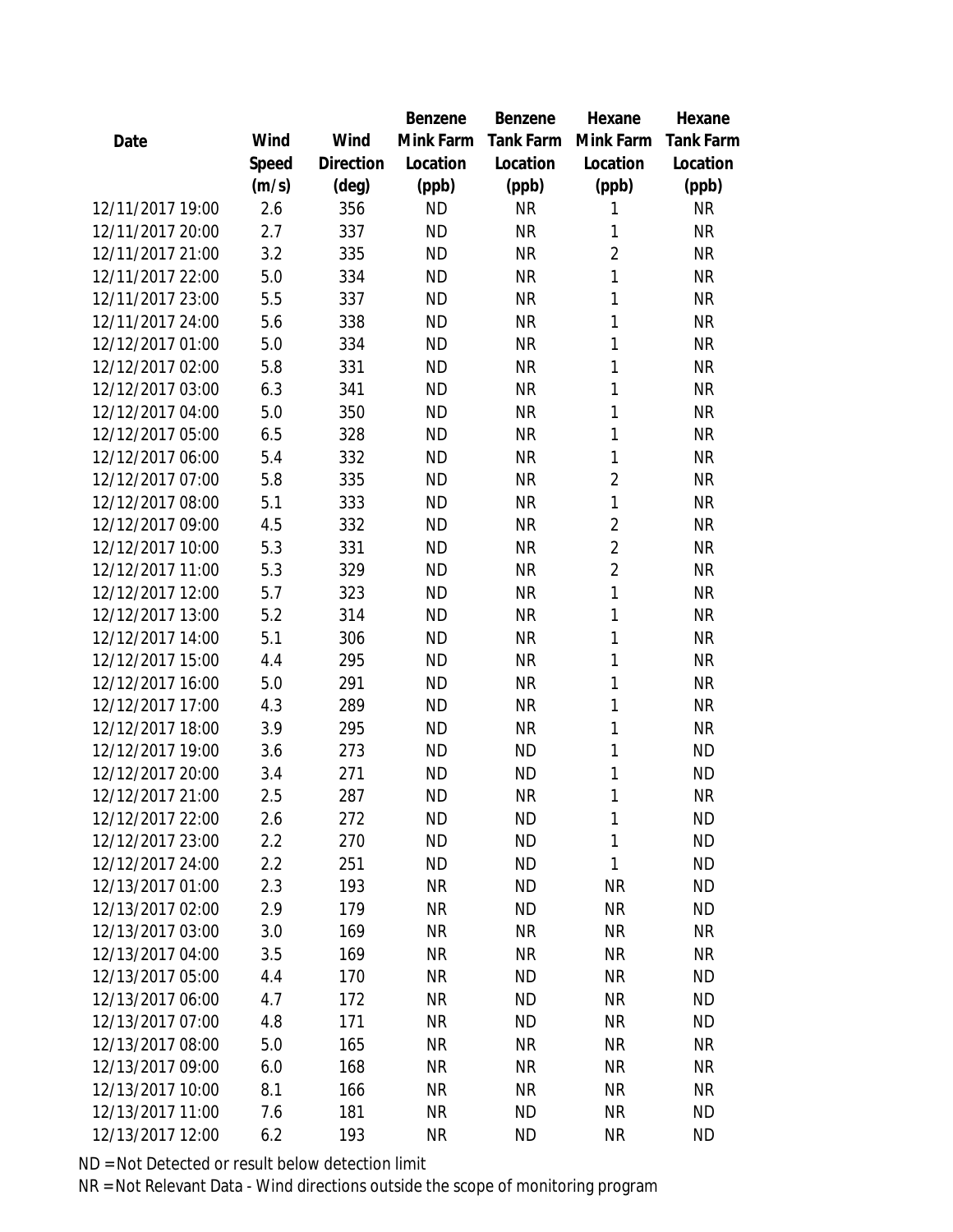|                  |       |           | <b>Benzene</b> | Benzene        | Hexane         | Hexane           |
|------------------|-------|-----------|----------------|----------------|----------------|------------------|
| Date             | Wind  | Wind      | Mink Farm      | Tank Farm      | Mink Farm      | <b>Tank Farm</b> |
|                  | Speed | Direction | Location       | Location       | Location       | Location         |
|                  | (m/s) | (deg)     | (ppb)          | (ppb)          | (ppb)          | (ppb)            |
| 12/13/2017 13:00 | 6.7   | 214       | <b>NR</b>      | <b>ND</b>      | <b>NR</b>      | <b>ND</b>        |
| 12/13/2017 14:00 | 7.0   | 223       | <b>NR</b>      | <b>ND</b>      | <b>NR</b>      | <b>ND</b>        |
| 12/13/2017 15:00 | 6.0   | 238       | <b>ND</b>      | <b>ND</b>      | 1              | <b>ND</b>        |
| 12/13/2017 16:00 | 6.0   | 280       | <b>ND</b>      | <b>NR</b>      | 1              | <b>NR</b>        |
| 12/13/2017 17:00 | 6.2   | 292       | <b>ND</b>      | <b>NR</b>      | 1              | <b>NR</b>        |
| 12/13/2017 18:00 | 8.3   | 314       | <b>ND</b>      | <b>NR</b>      | $\mathbf{1}$   | <b>NR</b>        |
| 12/13/2017 19:00 | 9.1   | 317       | <b>ND</b>      | <b>NR</b>      | 1              | <b>NR</b>        |
| 12/13/2017 20:00 | 8.6   | 321       | <b>ND</b>      | <b>NR</b>      | 1              | <b>NR</b>        |
| 12/13/2017 21:00 | 9.3   | 320       | <b>ND</b>      | <b>NR</b>      | $\mathbf{1}$   | <b>NR</b>        |
| 12/13/2017 22:00 | 7.4   | 325       | <b>ND</b>      | <b>NR</b>      | 1              | <b>NR</b>        |
| 12/13/2017 23:00 | 5.3   | 336       | <b>ND</b>      | <b>NR</b>      | $\mathbf{1}$   | <b>NR</b>        |
| 12/13/2017 24:00 | 5.1   | 352       | <b>ND</b>      | <b>NR</b>      | $\mathbf{1}$   | <b>NR</b>        |
| 12/14/2017 01:00 | 4.4   | 347       | <b>ND</b>      | <b>NR</b>      | 1              | <b>NR</b>        |
| 12/14/2017 02:00 | 4.2   | 343       | <b>ND</b>      | <b>NR</b>      | 1              | <b>NR</b>        |
| 12/14/2017 03:00 | 4.0   | 343       | <b>ND</b>      | <b>NR</b>      | 1              | <b>NR</b>        |
| 12/14/2017 04:00 | 3.5   | 342       | <b>ND</b>      | <b>NR</b>      | $\mathbf{1}$   | <b>NR</b>        |
| 12/14/2017 05:00 | 2.6   | 350       | <b>ND</b>      | <b>NR</b>      | $\mathbf{1}$   | <b>NR</b>        |
| 12/14/2017 06:00 | 2.7   | 342       | <b>ND</b>      | <b>NR</b>      | $\mathbf{1}$   | <b>NR</b>        |
| 12/14/2017 07:00 | 2.6   | 340       | <b>ND</b>      | <b>NR</b>      | 1              | <b>NR</b>        |
| 12/14/2017 08:00 | 2.5   | 347       | <b>ND</b>      | <b>NR</b>      | 1              | <b>NR</b>        |
| 12/14/2017 09:00 | 2.8   | 355       | <b>ND</b>      | <b>NR</b>      | 1              | <b>NR</b>        |
| 12/14/2017 10:00 | 2.7   | 351       | <b>ND</b>      | <b>NR</b>      | $\mathbf{1}$   | <b>NR</b>        |
| 12/14/2017 11:00 | 2.9   | 352       | <b>ND</b>      | <b>NR</b>      | 1              | <b>NR</b>        |
| 12/14/2017 12:00 | 1.9   | 360       | <b>ND</b>      | <b>NR</b>      | $\mathbf{1}$   | <b>NR</b>        |
| 12/14/2017 13:00 | 1.8   | 339       | <b>ND</b>      | <b>NR</b>      | 1              | <b>NR</b>        |
| 12/14/2017 14:00 | 2.0   | 327       | <b>NR</b>      | <b>NR</b>      | <b>NR</b>      | <b>NR</b>        |
| 12/14/2017 15:00 | 2.1   | 315       | <b>ND</b>      | <b>NR</b>      | 1              | <b>NR</b>        |
| 12/14/2017 16:00 | 2.4   | 282       | <b>ND</b>      | <b>NR</b>      | 1              | <b>NR</b>        |
| 12/14/2017 17:00 | 2.6   | 267       | <b>ND</b>      | <b>ND</b>      | 1              | <b>ND</b>        |
| 12/14/2017 18:00 | 2.7   | 265       | <b>ND</b>      | $\overline{2}$ | $\mathbf{1}$   | 1                |
| 12/14/2017 19:00 | 2.8   | 298       | <b>ND</b>      | <b>NR</b>      | $\mathbf{1}$   | NR               |
| 12/14/2017 20:00 | 2.1   | 321       | <b>ND</b>      | <b>NR</b>      | $\overline{2}$ | <b>NR</b>        |
| 12/14/2017 21:00 | 1.6   | 294       | <b>ND</b>      | <b>NR</b>      | 3              | NR               |
| 12/14/2017 22:00 | 1.9   | 260       | <b>ND</b>      | 1              | $\overline{2}$ | <b>ND</b>        |
| 12/14/2017 23:00 | 2.2   | 252       | <b>ND</b>      | 12             | $\mathbf{1}$   | $\overline{2}$   |
| 12/14/2017 24:00 | 1.6   | 216       | <b>NR</b>      | ND             | <b>NR</b>      | $\overline{2}$   |
| 12/15/2017 01:00 | 1.9   | 209       | <b>NR</b>      | <b>ND</b>      | <b>NR</b>      | 3                |
| 12/15/2017 02:00 | 2.4   | 212       | <b>NR</b>      | <b>ND</b>      | <b>NR</b>      | 3                |
| 12/15/2017 03:00 | 2.8   | 210       | <b>NR</b>      | <b>ND</b>      | <b>NR</b>      | 1                |
| 12/15/2017 04:00 | 4.2   | 212       | <b>NR</b>      | <b>ND</b>      | <b>NR</b>      | <b>ND</b>        |
| 12/15/2017 05:00 | 4.0   | 215       | <b>NR</b>      | <b>ND</b>      | <b>NR</b>      | <b>ND</b>        |
| 12/15/2017 06:00 | 5.1   | 230       | <b>ND</b>      | <b>ND</b>      | $\mathbf{1}$   | <b>ND</b>        |
|                  |       |           |                |                |                |                  |